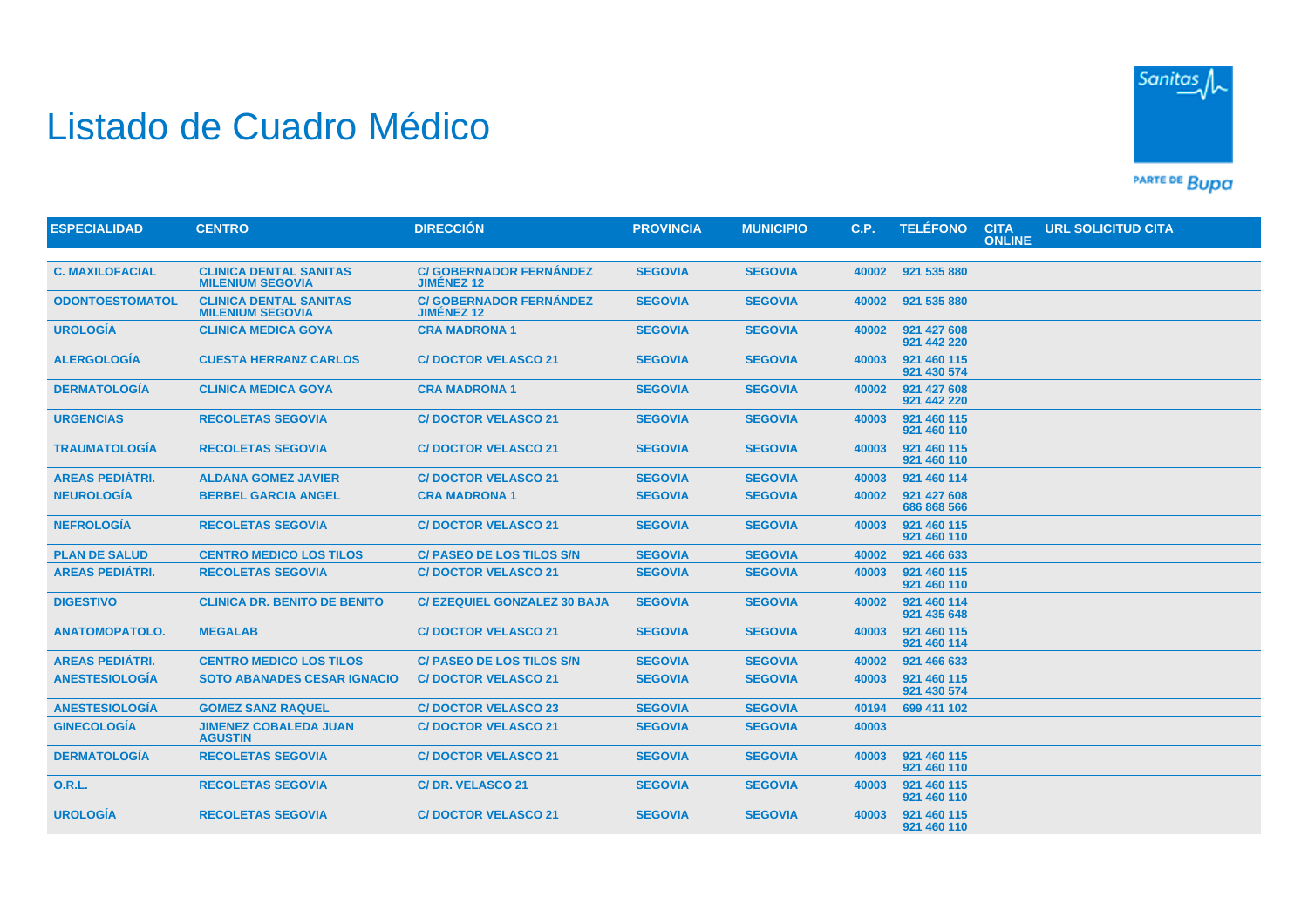| <b>C. VASCULAR</b>     | <b>RECOLETAS SEGOVIA</b>                         | <b>C/DOCTOR VELASCO 21</b>            | <b>SEGOVIA</b> | <b>SEGOVIA</b> | 40003 | 921 460 115<br>921 460 110 |
|------------------------|--------------------------------------------------|---------------------------------------|----------------|----------------|-------|----------------------------|
| <b>ANÁLISIS</b>        | <b>MEGALAB</b>                                   | <b>C/ PASEO DE LOS TILOS S/N</b>      | <b>SEGOVIA</b> | <b>SEGOVIA</b> | 40002 | 921 466 633                |
| <b>ENFERMERÍA</b>      | <b>RECOLETAS SEGOVIA</b>                         | <b>C/DOCTOR VELASCO 21</b>            | <b>SEGOVIA</b> | <b>SEGOVIA</b> | 40003 | 921 460 115<br>921 460 110 |
| <b>LOGOPEDIA</b>       | <b>RECOLETAS SEGOVIA</b>                         | <b>C/DOCTOR VELASCO 21</b>            | <b>SEGOVIA</b> | <b>SEGOVIA</b> | 40003 | 921 460 115<br>921 460 110 |
| <b>C. VASCULAR</b>     | <b>CLINICA MEDICA GOYA</b>                       | <b>C/DOCTOR VELASCO 21</b>            | <b>SEGOVIA</b> | <b>SEGOVIA</b> | 40003 | 921 460 115<br>921 430 574 |
| <b>NEUMOLOGÍA</b>      | <b>RECOLETAS SEGOVIA</b>                         | <b>C/DOCTOR VELASCO 21</b>            | <b>SEGOVIA</b> | <b>SEGOVIA</b> | 40003 | 921 460 115<br>921 460 110 |
| <b>NEUMOLOGÍA</b>      | <b>CENTRO MEDICO LOS TILOS</b>                   | <b>C/ PASEO DE LOS TILOS S/N</b>      | <b>SEGOVIA</b> | <b>SEGOVIA</b> | 40002 | 921 466 633                |
| <b>UROLOGÍA</b>        | <b>CLINICA MEDICA GOYA</b>                       | <b>C/DOCTOR VELASCO 21</b>            | <b>SEGOVIA</b> | <b>SEGOVIA</b> | 40003 | 921 460 115<br>921 460 110 |
| <b>REUMATOLOGIA</b>    | <b>CENTRO MEDICO LOS TILOS</b>                   | <b>C/ PASEO DE LOS TILOS S/N</b>      | <b>SEGOVIA</b> | <b>SEGOVIA</b> | 40002 | 921 466 633                |
| 0.R.L.                 | <b>CENTRO MEDICO LOS TILOS</b>                   | <b>C/ PASEO DE LOS TILOS S/N</b>      | <b>SEGOVIA</b> | <b>SEGOVIA</b> | 40002 | 921 466 633                |
| <b>ANÁLISIS</b>        | <b>JUAREZ GALINDO MARIA LUISA</b>                | <b>C/ ANTONIO MACHADO 4</b>           | <b>SEGOVIA</b> | <b>SEGOVIA</b> | 40002 | 921 431 422                |
| <b>TRAUMATOLOGÍA</b>   | <b>TRAUMASEGOVIA</b>                             | <b>C/DOCTOR VELASCO 21</b>            | <b>SEGOVIA</b> | <b>SEGOVIA</b> | 40003 |                            |
| <b>C. VASCULAR</b>     | <b>CLINICA MEDICA GOYA</b>                       | <b>CRA MADRONA 1</b>                  | <b>SEGOVIA</b> | <b>SEGOVIA</b> | 40002 | 921 427 608<br>921 442 220 |
| <b>REUMATOLOGÍA</b>    | <b>RIVAS SANTIRSO FELIPE</b>                     | <b>AVD DEL ACUEDUCTO 30</b>           | <b>SEGOVIA</b> | <b>SEGOVIA</b> | 40002 | 921 461 566                |
| <b>FISIOTERAPIA</b>    | <b>CENTRO MEDICO CUELLAR</b>                     | AVD DE CAMILO JOSÉ CELA,42 S/N        | <b>SEGOVIA</b> | <b>CUELLAR</b> | 40200 | 921 141 331                |
| <b>REUMATOLOGIA</b>    | <b>RECOLETAS SEGOVIA</b>                         | <b>C/DOCTOR VELASCO 21</b>            | <b>SEGOVIA</b> | <b>SEGOVIA</b> | 40003 | 921 460 115<br>921 460 110 |
| <b>ANATOMOPATOLO.</b>  | <b>RECOLETAS SEGOVIA</b>                         | <b>C/DOCTOR VELASCO 21</b>            | <b>SEGOVIA</b> | <b>SEGOVIA</b> | 40003 | 921 460 115<br>921 460 110 |
| <b>ENDOCRINOLOGIA</b>  | <b>RECOLETAS SEGOVIA</b>                         | <b>C/DOCTOR VELASCO 21</b>            | <b>SEGOVIA</b> | <b>SEGOVIA</b> | 40003 | 921 460 115<br>921 460 110 |
| <b>PSICOLOGIA</b>      | <b>CENTRO MEDICO LOS TILOS</b>                   | C/ PASEO DE LOS TILOS S/N             | <b>SEGOVIA</b> | <b>SEGOVIA</b> | 40002 | 921 466 633                |
| <b>FISIOTERAPIA</b>    | <b>RECOLETAS SEGOVIA</b>                         | <b>C/DOCTOR VELASCO 21</b>            | <b>SEGOVIA</b> | <b>SEGOVIA</b> | 40003 | 921 460 115<br>921 460 110 |
| <b>ANÁLISIS</b>        | <b>MEGALAB</b>                                   | <b>AVD DE CAMILO JOSÉ CELA.42 S/N</b> | <b>SEGOVIA</b> | <b>CUELLAR</b> | 40200 |                            |
| <b>DERMATOLOGIA</b>    | <b>CENTRO MEDICO LOS TILOS</b>                   | <b>C/ PASEO DE LOS TILOS S/N</b>      | <b>SEGOVIA</b> | <b>SEGOVIA</b> | 40002 | 921 466 633                |
| <b>TRANSPORTE</b>      | <b>CENTRO AMBULANCIAS</b><br><b>ARTURO, S.A.</b> | <b>C/NAVACERRADA 2</b>                | <b>SEGOVIA</b> | <b>SEGOVIA</b> | 40006 | 944 947 071<br>638 464 742 |
| <b>MED. INTERNA</b>    | <b>RECOLETAS SEGOVIA</b>                         | <b>C/DOCTOR VELASCO 21</b>            | <b>SEGOVIA</b> | <b>SEGOVIA</b> | 40003 | 921 460 115<br>921 460 110 |
| <b>ANESTESIOLOGIA</b>  | <b>CENTRO MEDICO LOS TILOS</b>                   | <b>C/ PASEO DE LOS TILOS S/N</b>      | <b>SEGOVIA</b> | <b>SEGOVIA</b> | 40002 | 921 466 633                |
| <b>CIRUGIA GENERAL</b> | <b>RIVERA VALLEJO MARIA DEL</b><br><b>CARMEN</b> | <b>C/EZEQUIEL GONZALEZ 30 BAJA</b>    | <b>SEGOVIA</b> | <b>SEGOVIA</b> | 40002 | 921 435 648                |
| <b>ANESTESIOLOGÍA</b>  | <b>GARCIA MIGUEL FRANCISCO</b><br><b>JAVIER</b>  | <b>C/DOCTOR VELASCO 21</b>            | <b>SEGOVIA</b> | <b>SEGOVIA</b> | 40003 | 921 460 114                |
| <b>C. VASCULAR</b>     | <b>REPARAZ ASENSIO LUIS</b>                      | <b>C/DOCTOR VELASCO 21</b>            | <b>SEGOVIA</b> | <b>SEGOVIA</b> | 40003 | 921 460 114                |
| <b>MED. FAMILIAR</b>   | <b>RECOLETAS SEGOVIA</b>                         | <b>C/EZEQUIEL GONZALEZ 30</b>         | <b>SEGOVIA</b> | <b>SEGOVIA</b> | 40002 | 921 413 328                |
| <b>MED. INTERNA</b>    | <b>CENTRO MEDICO LOS TILOS</b>                   | <b>C/ PASEO DE LOS TILOS S/N</b>      | <b>SEGOVIA</b> | <b>SEGOVIA</b> | 40002 | 921 466 633                |
| <b>C. MAXILOFACIAL</b> | <b>CENTRO DENTAL CERVANTES</b>                   | <b>C/MADRONA 5</b>                    | <b>SEGOVIA</b> | <b>SEGOVIA</b> | 40002 | 921 428 214                |
| <b>MED. FAMILIAR</b>   | <b>CENTRO MEDICO CUELLAR</b>                     | AVD DE CAMILO JOSÉ CELA,42 S/N        | <b>SEGOVIA</b> | <b>CUELLAR</b> | 40200 | 921 141 331                |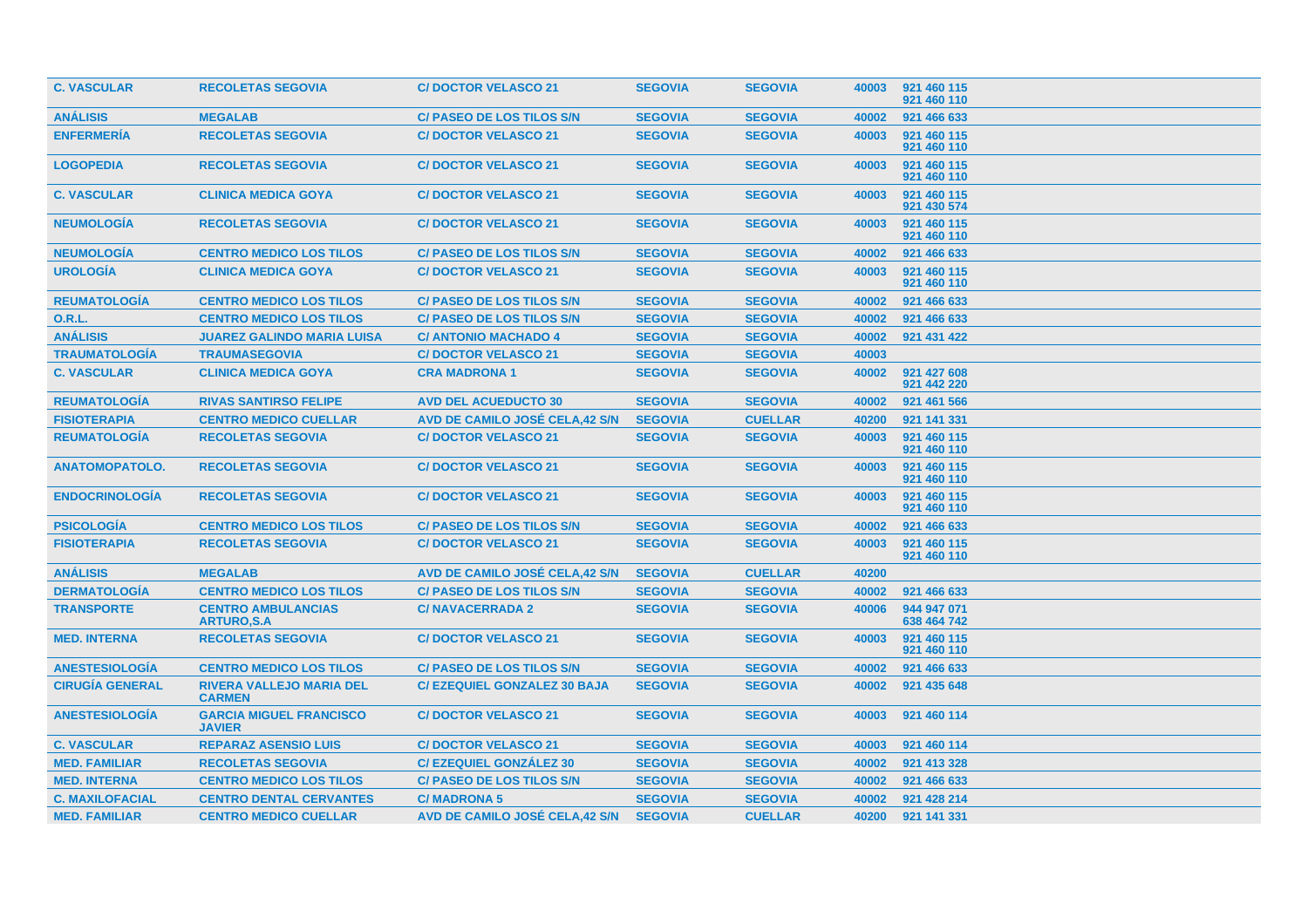| <b>AREAS PEDIÁTRI.</b> | <b>CALLEJA LOPEZ SANTIAGO DAVID</b>              | <b>C/ISAAC PERAL 2</b>                                                 | <b>SEGOVIA</b> | <b>EL ESPINAR</b>                    | 40400 | 921 182 831<br>921 182 193 |
|------------------------|--------------------------------------------------|------------------------------------------------------------------------|----------------|--------------------------------------|-------|----------------------------|
| <b>ANÁLISIS</b>        | <b>MEGALAB</b>                                   | AVD DE CAMILO JOSÉ CELA,42 S/N                                         | <b>SEGOVIA</b> | <b>CUELLAR</b>                       | 40200 | 921 141 331                |
| <b>OFTALMOLOGÍA</b>    | <b>CENTRO MEDICO LOS TILOS</b>                   | <b>C/ PASEO DE LOS TILOS S/N</b>                                       | <b>SEGOVIA</b> | <b>SEGOVIA</b>                       | 40002 | 921 466 633                |
| <b>C. MAXILOFACIAL</b> | <b>RECOLETAS SEGOVIA</b>                         | <b>C/DOCTOR VELASCO 21</b>                                             | <b>SEGOVIA</b> | <b>SEGOVIA</b>                       | 40003 | 921 460 115<br>921 460 110 |
| <b>CIRUGÍA GENERAL</b> | <b>SEGOVIA CIRUJANOS.S.L.P</b>                   | <b>C/DOCTOR VELASCO 21</b>                                             | <b>SEGOVIA</b> | <b>SEGOVIA</b>                       | 40003 | 921 460 115                |
| <b>CIRUGÍA GENERAL</b> | <b>RECOLETAS SEGOVIA</b>                         | <b>C/DR. VELASCO 21</b>                                                | <b>SEGOVIA</b> | <b>SEGOVIA</b>                       | 40003 | 921 460 115<br>921 460 110 |
| <b>TERAPIAS RESPIR</b> | LINDE MEDICA, S.L.U.                             | <b>C/ESCULTOR MARINAS 3</b>                                            | <b>SEGOVIA</b> | <b>SEGOVIA</b>                       | 40001 | 916 354 436<br>900 777 123 |
| <b>HOSP. GENERAL</b>   | <b>RECOLETAS SEGOVIA</b>                         | <b>C/DOCTOR VELASCO 21</b>                                             | <b>SEGOVIA</b> | <b>SEGOVIA</b>                       | 40003 | 921 460 115<br>921 460 110 |
| 0.R.L.                 | <b>RECOLETAS SEGOVIA</b>                         | <b>C/DOCTOR VELASCO 21</b>                                             | <b>SEGOVIA</b> | <b>SEGOVIA</b>                       | 40003 | 921 460 115<br>921 460 110 |
| <b>ALERGOLOGÍA</b>     | <b>CENTRO MEDICO LOS TILOS</b>                   | <b>C/ PASEO DE LOS TILOS S/N</b>                                       | <b>SEGOVIA</b> | <b>SEGOVIA</b>                       | 40002 | 921 466 633                |
| <b>TRAUMATOLOGIA</b>   | <b>INSTITUTO TRAUMATOLOGICO</b><br><b>ERESMA</b> | <b>C/DOCTOR VELASCO 21</b>                                             | <b>SEGOVIA</b> | <b>SEGOVIA</b>                       | 40003 |                            |
| <b>FISIOTERAPIA</b>    | <b>CENTRO MEDICO LOS TILOS</b>                   | <b>C/ PASEO DE LOS TILOS S/N</b>                                       | <b>SEGOVIA</b> | <b>SEGOVIA</b>                       | 40002 | 921 466 633                |
| <b>DIGESTIVO</b>       | <b>RECOLETAS SEGOVIA</b>                         | <b>C/DOCTOR VELASCO 21</b>                                             | <b>SEGOVIA</b> | <b>SEGOVIA</b>                       | 40003 | 921 460 115<br>921 460 110 |
| <b>O.R.L.</b>          | <b>DIAZ SASTRE MARIA ANGELES</b>                 | <b>C/ RAMON Y CAJAL 1 LC 5</b>                                         | <b>SEGOVIA</b> | <b>SEGOVIA</b>                       | 40001 | 921 461 168                |
| <b>OFTALMOLOGIA</b>    | <b>RECOLETAS SEGOVIA</b>                         | <b>C/DOCTOR VELASCO 21</b>                                             | <b>SEGOVIA</b> | <b>SEGOVIA</b>                       | 40003 | 921 460 115<br>921 460 110 |
| <b>GINECOLOGIA</b>     | <b>CENTRO MEDICO LOS TILOS</b>                   | <b>C/ PASEO DE LOS TILOS S/N</b>                                       | <b>SEGOVIA</b> | <b>SEGOVIA</b>                       | 40002 | 921 466 633                |
| RADIODIAGNÓST.         | <b>CENTRO MEDICO LOS TILOS</b>                   | <b>C/ PASEO DE LOS TILOS S/N</b>                                       | <b>SEGOVIA</b> | <b>SEGOVIA</b>                       | 40002 | 921 466 633                |
| <b>CARDIOLOGÍA</b>     | <b>RECOLETAS SEGOVIA</b>                         | <b>C/EZEQUIEL GONZALEZ 30</b>                                          | <b>SEGOVIA</b> | <b>SEGOVIA</b>                       | 40002 | 921 413 328                |
| <b>MED. FAMILIAR</b>   | <b>RECOLETAS SEGOVIA</b>                         | <b>C/DOCTOR VELASCO 21</b>                                             | <b>SEGOVIA</b> | <b>SEGOVIA</b>                       | 40003 | 921 460 115<br>921 460 110 |
| <b>CARDIOLOGÍA</b>     | <b>CENTRO MEDICO LOS TILOS</b>                   | <b>C/ PASEO DE LOS TILOS S/N</b>                                       | <b>SEGOVIA</b> | <b>SEGOVIA</b>                       | 40002 | 921 466 633                |
| <b>PSICOLOGIA</b>      | <b>CLINICA DAVIDA FISIOTERAPIA</b>               | <b>C/ DOCTOR TAPIA 2 LOCAL BAJO</b>                                    | <b>SEGOVIA</b> | <b>SEGOVIA</b>                       | 40006 | 921 432 820<br>669 359 412 |
| <b>GINECOLOGIA</b>     | <b>JIMENEZ COBALEDA JUAN</b><br><b>AGUSTIN</b>   | <b>C/JOSÉ ZORRILLA 73</b>                                              | <b>SEGOVIA</b> | <b>SEGOVIA</b>                       | 40002 | 921 441 097                |
| <b>PSIQUIATRÍA</b>     | <b>CENTRO MEDICO LOS TILOS</b>                   | <b>C/ PASEO DE LOS TILOS S/N</b>                                       | <b>SEGOVIA</b> | <b>SEGOVIA</b>                       | 40002 | 921 466 633                |
| <b>C.M.A.</b>          | <b>CENTRO MEDICO LOS TILOS</b>                   | <b>C/ PASEO DE LOS TILOS S/N</b>                                       | <b>SEGOVIA</b> | <b>SEGOVIA</b>                       | 40002 |                            |
| <b>PODOLOGÍA</b>       | <b>MARUGAN GARCIA DIANA</b>                      | <b>C/SEGOVIA 1 FRENTE AL CENTRO</b><br><b>DE SALUD DE LA LOCALIDAD</b> | <b>SEGOVIA</b> | <b>NAVA DE LA</b><br><b>ASUNCION</b> | 40450 | 695 672 822                |
| <b>PODOLOGIA</b>       | <b>FRESNILLO MARTIN FERNANDO</b>                 | <b>C/ CTRA. MADRONA 13</b>                                             | <b>SEGOVIA</b> | <b>SEGOVIA</b>                       | 40002 | 921 445 294                |
| RADIODIAGNÓST.         | <b>Q DIAGNOSTICA CYL, S.A.</b>                   | <b>C/DOCTOR VELASCO 21</b>                                             | <b>SEGOVIA</b> | <b>SEGOVIA</b>                       | 40003 | 921 466 089<br>921 460 114 |
| <b>TRAUMATOLOGIA</b>   | <b>TRAUMASEGOVIA</b>                             | <b>C/DOCTOR VELASCO 21</b>                                             | <b>SEGOVIA</b> | <b>SEGOVIA</b>                       | 40003 | 921 460 114                |
| <b>ENDOCRINOLOGIA</b>  | <b>CENTRO MEDICO LOS TILOS</b>                   | <b>C/ PASEO DE LOS TILOS S/N</b>                                       | <b>SEGOVIA</b> | <b>SEGOVIA</b>                       | 40002 | 921 466 633                |
| <b>HEMATOLOGÍA</b>     | <b>RECOLETAS SEGOVIA</b>                         | <b>C/DOCTOR VELASCO 21</b>                                             | <b>SEGOVIA</b> | <b>SEGOVIA</b>                       | 40003 | 921 460 115<br>921 460 110 |
| <b>ANESTESIOLOGÍA</b>  | <b>SOTO ABANADES CESAR IGNACIO</b>               | <b>C/DOCTOR VELASCO 21</b>                                             | <b>SEGOVIA</b> | <b>SEGOVIA</b>                       | 40003 | 921 460 110                |
| <b>ANALISIS</b>        | <b>RECOLETAS SEGOVIA</b>                         | <b>C/DOCTOR VELASCO 21</b>                                             | <b>SEGOVIA</b> | <b>SEGOVIA</b>                       | 40003 | 921 460 115<br>921 460 110 |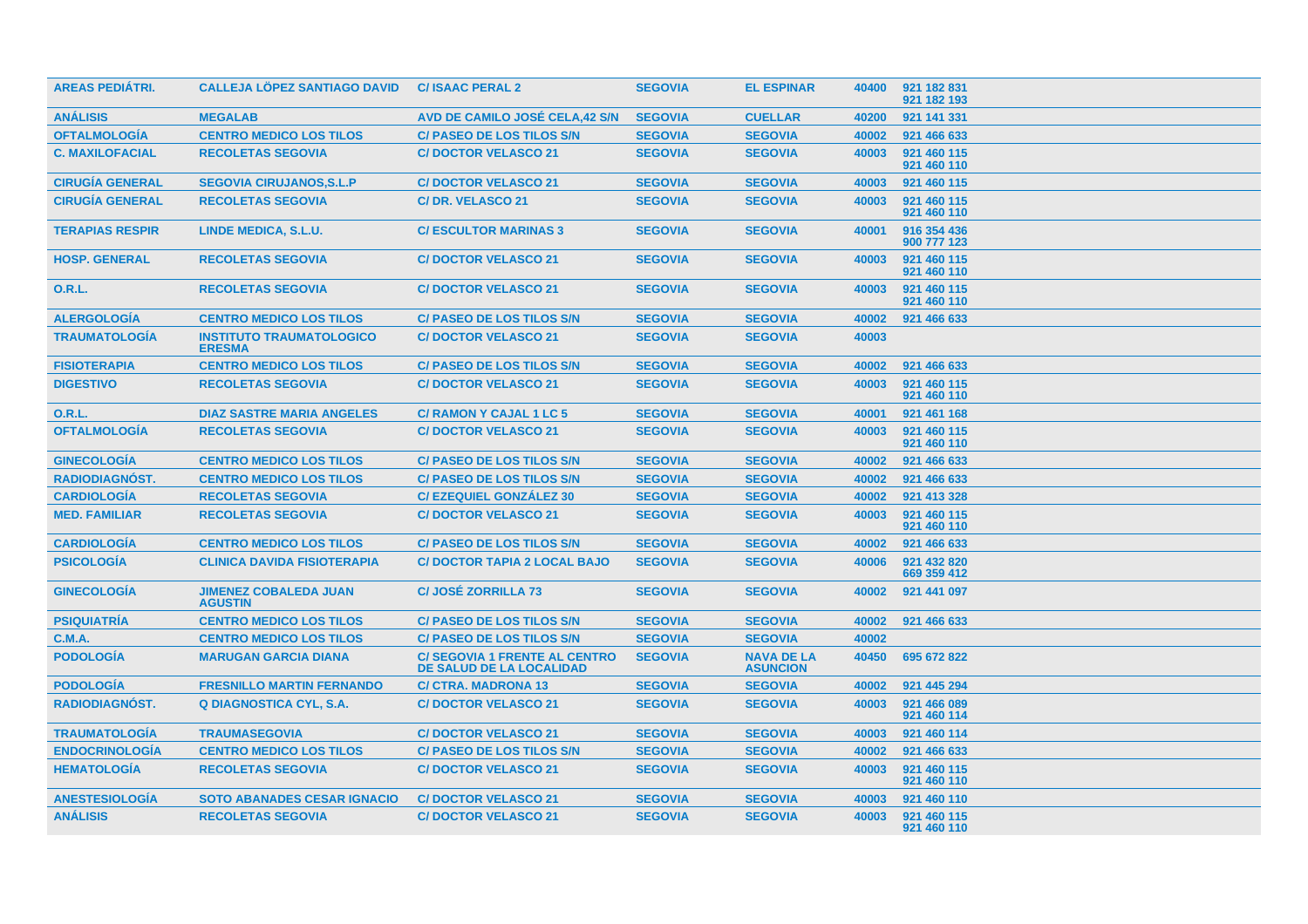| <b>ONCOLOGIA</b>       | <b>RECOLETAS SEGOVIA</b>                               | <b>C/DOCTOR VELASCO 21</b>                                 | <b>SEGOVIA</b> | <b>SEGOVIA</b>                      | 40003 | 921 460 115<br>921 460 110 |
|------------------------|--------------------------------------------------------|------------------------------------------------------------|----------------|-------------------------------------|-------|----------------------------|
| <b>NEUMOLOGÍA</b>      | <b>RECOLETAS SEGOVIA</b>                               | <b>C/EZEQUIEL GONZALEZ 30</b>                              | <b>SEGOVIA</b> | <b>SEGOVIA</b>                      | 40002 | 921 413 328                |
| <b>ANATOMOPATOLO.</b>  | <b>CENTRO MEDICO LOS TILOS</b>                         | <b>C/ PASEO DE LOS TILOS S/N</b>                           | <b>SEGOVIA</b> | <b>SEGOVIA</b>                      | 40002 | 921 466 633                |
| <b>FISIOTERAPIA</b>    | <b>GONZALEZ CATALINA SILVIA</b>                        | <b>AVD VIA ROMA 13</b>                                     | <b>SEGOVIA</b> | <b>SEGOVIA</b>                      | 40003 | 921 424 863                |
| <b>CARDIOLOGÍA</b>     | <b>RECOLETAS SEGOVIA</b>                               | <b>C/DOCTOR VELASCO 21</b>                                 | <b>SEGOVIA</b> | <b>SEGOVIA</b>                      | 40003 | 921 460 115<br>921 460 110 |
| <b>ENFERMERÍA</b>      | <b>CENTRO MEDICO CUELLAR</b>                           | AVD DE CAMILO JOSÉ CELA,42 S/N                             | <b>SEGOVIA</b> | <b>CUELLAR</b>                      | 40200 | 921 141 331                |
| <b>AREAS PEDIÁTRI.</b> | <b>ABELLA GIMENO ALFREDO</b>                           | <b>PLZ ESPRONCEDA 15</b>                                   | <b>SEGOVIA</b> | <b>SEGOVIA</b>                      | 40006 | 605 787 899                |
| <b>CIRUGÍA GENERAL</b> | <b>SEGOVIA CIRUJANOS, S.L.P</b>                        | <b>C/DOCTOR VELASCO 21</b>                                 | <b>SEGOVIA</b> | <b>SEGOVIA</b>                      | 40003 | 921 460 115<br>921 430 574 |
| <b>FISIOTERAPIA</b>    | <b>CLINICA DAVIDA FISIOTERAPIA</b>                     | <b>C/ DOCTOR TAPIA 2 LOCAL BAJO</b>                        | <b>SEGOVIA</b> | <b>SEGOVIA</b>                      | 40006 | 921 432 820<br>669 359 412 |
| <b>TRAUMATOLOGIA</b>   | <b>INSTITUTO TRAUMATOLOGICO</b><br><b>ERESMA</b>       | <b>C/DOCTOR VELASCO 21</b>                                 | <b>SEGOVIA</b> | <b>SEGOVIA</b>                      | 40003 | 921 460 115<br>921 460 114 |
| <b>MED. FAMILIAR</b>   | <b>NOA CARRION IRENE</b>                               | <b>C/ CANTOMILANO 1</b>                                    | <b>SEGOVIA</b> | <b>CARBONERO EL</b><br><b>MAYOR</b> | 40270 | 667 481 834                |
| <b>OFTALMOLOGIA</b>    | <b>CLINICA MEDICA GOYA</b>                             | <b>CRA MADRONA 1</b>                                       | <b>SEGOVIA</b> | <b>SEGOVIA</b>                      | 40002 | 921 427 608<br>921 442 220 |
| <b>PODOLOGIA</b>       | <b>CENTRO MEDICO LOS TILOS</b>                         | <b>C/ PASEO DE LOS TILOS S/N</b>                           | <b>SEGOVIA</b> | <b>SEGOVIA</b>                      | 40002 | 921 466 633                |
| <b>RADIODIAGNÓST.</b>  | <b>CENTRO MEDICO CUELLAR</b>                           | AVD DE CAMILO JOSÉ CELA,42 S/N                             | <b>SEGOVIA</b> | <b>CUELLAR</b>                      | 40200 | 921 141 331                |
| <b>PODOLOGÍA</b>       | <b>MARUGAN GARCIA DIANA</b>                            | <b>C/PINARES1</b>                                          | <b>SEGOVIA</b> | <b>CARBONERO EL</b><br><b>MAYOR</b> | 40270 | 695 672 822<br>921 561 955 |
| <b>CIRUGÍA GENERAL</b> | <b>RIVERA VALLEJO MARIA DEL</b><br><b>CARMEN</b>       | <b>C/DOCTOR VELASCO 21</b>                                 | <b>SEGOVIA</b> | <b>SEGOVIA</b>                      | 40003 | 921 460 115<br>921 430 574 |
| <b>ALERGOLOGÍA</b>     | <b>CUESTA HERRANZ CARLOS</b>                           | <b>C/DOCTOR VELASCO 21</b>                                 | <b>SEGOVIA</b> | <b>SEGOVIA</b>                      | 40003 | 921 460 115<br>921 460 114 |
| <b>UROLOGÍA</b>        | <b>CENTRO MEDICO LOS TILOS</b>                         | <b>C/ PASEO DE LOS TILOS S/N</b>                           | <b>SEGOVIA</b> | <b>SEGOVIA</b>                      | 40002 | 921 466 633                |
| <b>NEUROFISIOLOGÍA</b> | <b>CENTRO MEDICO LOS TILOS</b>                         | <b>C/ PASEO DE LOS TILOS S/N</b>                           | <b>SEGOVIA</b> | <b>SEGOVIA</b>                      | 40002 | 921 466 633                |
| 0.R.L.                 | <b>DIAZ SASTRE MARIA ANGELES</b>                       | <b>C/DOCTOR VELASCO 21</b>                                 | <b>SEGOVIA</b> | <b>SEGOVIA</b>                      | 40003 | 629 874 460<br>921 460 114 |
| <b>DERMATOLOGÍA</b>    | <b>RECOLETAS SEGOVIA</b>                               | C/DR. VELASCO 21                                           | <b>SEGOVIA</b> | <b>SEGOVIA</b>                      | 40003 | 921 460 115<br>921 460 110 |
| <b>CIRUGÍA GENERAL</b> | <b>RECOLETAS SEGOVIA</b>                               | <b>C/DOCTOR VELASCO 21</b>                                 | <b>SEGOVIA</b> | <b>SEGOVIA</b>                      | 40003 | 921 460 115<br>921 460 110 |
| <b>GINECOLOGÍA</b>     | <b>RECOLETAS SEGOVIA</b>                               | <b>C/DOCTOR VELASCO 21</b>                                 | <b>SEGOVIA</b> | <b>SEGOVIA</b>                      | 40003 | 921 460 115<br>921 460 110 |
| <b>TRAUMATOLOGIA</b>   | <b>CENTRO MEDICO LOS TILOS</b>                         | <b>C/ PASEO DE LOS TILOS S/N</b>                           | <b>SEGOVIA</b> | <b>SEGOVIA</b>                      | 40002 | 921 466 633                |
| <b>GERIATRÍA</b>       | <b>CENTRO MEDICO LOS TILOS</b>                         | <b>C/ PASEO DE LOS TILOS S/N</b>                           | <b>SEGOVIA</b> | <b>SEGOVIA</b>                      | 40002 | 921 466 633                |
| <b>PODOLOGÍA</b>       | <b>MORENO CAMARA JUAN</b>                              | <b>C/LOS ALMENDROS 1 CLINICA DEL</b><br><b>PIE</b>         | <b>SEGOVIA</b> | <b>SEGOVIA</b>                      | 40002 | 921 461 777                |
| <b>MED. INTERNA</b>    | <b>RECOLETAS SEGOVIA</b>                               | <b>C/EZEQUIEL GONZÁLEZ 30</b>                              | <b>SEGOVIA</b> | <b>SEGOVIA</b>                      | 40002 | 921 413 328                |
| <b>ANÁLISIS</b>        | <b>NIMGENETICS GENOMICA Y</b><br><b>MEDICINA, S.L.</b> | <b>C/ ATENCIÓN TELEFÓNICA</b><br><b>NIMGENETICS S/N</b>    | <b>SEGOVIA</b> | <b>SEGOVIA</b>                      | 40001 | 652 893 953                |
| <b>PSICOLOGIA</b>      | <b>RECOLETAS SEGOVIA</b>                               | <b>C/DOCTOR VELASCO 21</b>                                 | <b>SEGOVIA</b> | <b>SEGOVIA</b>                      | 40003 | 921 460 115<br>921 460 110 |
| <b>ODONTOESTOMATOL</b> | <b>CENTRO DENTAL CERVANTES</b>                         | <b>C/MADRONA 5</b>                                         | <b>SEGOVIA</b> | <b>SEGOVIA</b>                      | 40002 | 921 428 214                |
| <b>LOGOPEDIA</b>       | <b>PUENTE CUELLAR JOSE LUIS</b>                        | <b>AVD PADRE CLARET 24 LOCAL</b><br>(ESQ. SOLDADO ESPAÑOL) | <b>SEGOVIA</b> | <b>SEGOVIA</b>                      | 40003 | 921 437 318<br>921 430 751 |